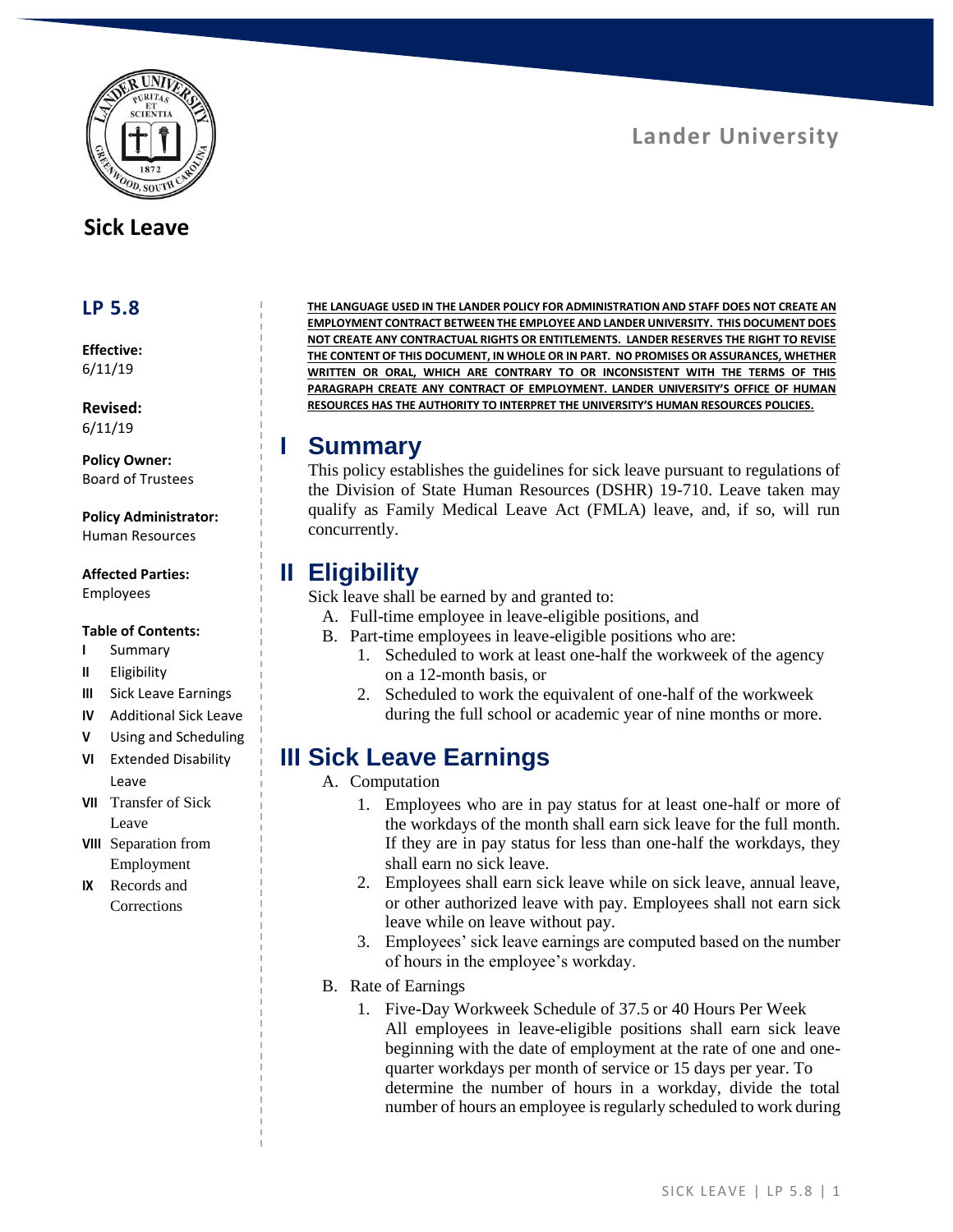

#### **Sick Leave**

- a week by five (regardless of the number of days the employee reported to work).
- 2. Schedules Other Than a Five-Day Workweek of 37.5 or 40 Hours Per Week To calculate the sick leave earnings for employees working schedules other than a five-day workweek of 37.5 or 40 hours per week (including part-time, variable, and nonstandard work schedules), the agency must determine what a workday is for each such employee. To determine the number of hours in a workday, divide the total number of hours an employee is regularly scheduled to work during a week by five (regardless of the number of days the employee reported to work).
- C. Maximum Accrual and Carryover
	- 1. Full-time and part-time employees in FTE positions will be permitted to earn up to a maximum of 15 sick leave days in a calendar year. They may carry over from one calendar year to the next any unused sick leave up to a maximum of 180 days.
	- 2. Exceptions:
		- a. An employee who changes from being full-time to part-time or from part-time to full-time without a break-in-service will retain the sick leave hours previously earned.
		- b. If this change results in the employee having a maximum sick leave accumulation more than 180 days as of the effective date of the change, the employee will not forfeit the excess. The employee will retain this excess sick leave, which will be the maximum amount the employee may carry over into future years.
		- c. If the employee subsequently reduces the amount of sick leave carried over to 180 workdays or less, 180 workdays will become the maximum amount of unused sick leave the employee may carry over thereafter.

## **IV Additional Sick Leave May be Granted**

- A. The university may advance up to 15 workdays of additional sick leave to an employee in extenuating circumstances.
- B. The university may advance this leave only upon documentation from a health care provider that the employee is expected to return to work within that period.
- C. Upon return to work, the employee will have all earned sick leave applied to the leave deficit at the rate of one and one-quarter days per month (or if part-time, the monthly earning rate) until the deficit has been eliminated.
- D. If an employee separates from employment before satisfying the leave deficit and returns to state employment, the leave deficit will need to be satisfied upon reemployment.

# **V Using and Scheduling Sick Leave**

- A. Leave taken under this Section may qualify as Family and Medical Leave Act (FMLA) leave and, if so, will run concurrently.
- B. Reasons an employee shall be allowed to use sick leave are as follows: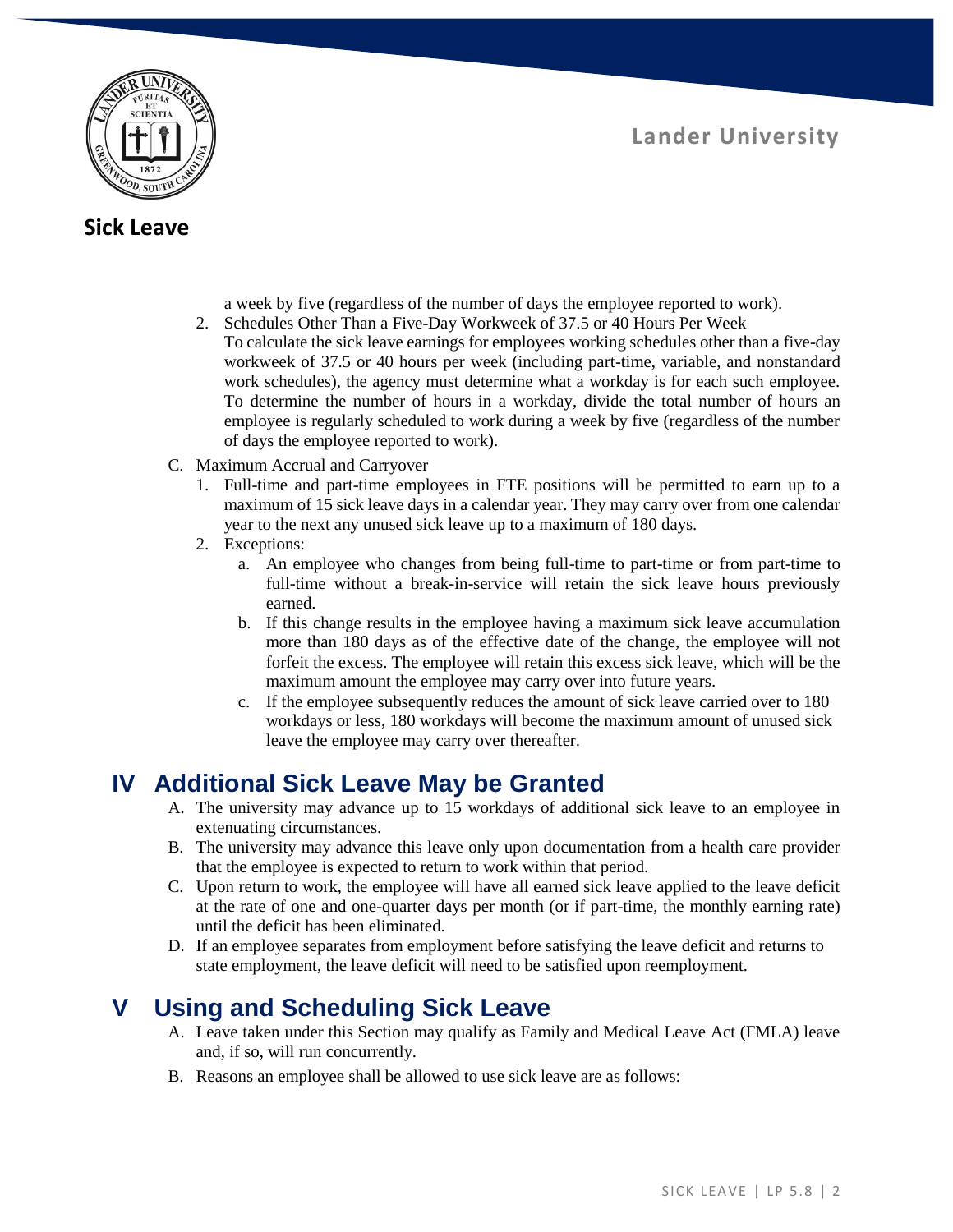**Lander University**



#### **Sick Leave**

- 1. Personal illness or injury that incapacitates the employee to perform duties of the position;
- 2. Exposure to a contagious disease such that presence on duty could endanger the health of fellow employees;
- 3. Appointment for medical or dental examination or treatment when such appointment cannot reasonably be scheduled during non-work hours; [Note: if possible, examination appointments must be approved in advance by the supervisor.]
- 4. Sickness during pregnancy or other temporary disabilities; [Note: If possible, the date on which sick leave for disability is to begin shall be at the request of the employee based on the determination and advice of a health care practitioner.]
- 5. Treatment for alcoholism; [Note: In accordance with Section 8-11-110 of the South Carolina Code of Laws which recognizes alcoholism as a treatable illness, sick leave will be granted for participating in public and private treatment and rehabilitation programs which have been approved by the South Carolina Department of Mental Health.]
- 6. Caring for ill members of immediate family; [Note: Employees earning sick leave as provided in Section 19-710 may not use more than 10 days of sick leave annually to care for ill members of their immediate families. For purposes of this section, the employee's "immediate family" means the employee's spouse and children and the following relations to the employee or the spouse of the employee: mother, father, brother, sister, grandparent, legal guardian, and grandchildren.]
- 7. Caring for an adoptive child; [Note: An adoptive parent may use up to six weeks of his earned sick leave to take time off for purposes of caring for the child after placement. The university shall not penalize an employee for requesting or obtaining time off according to this section. The leave authorized by this section may be requested by the employee only if the employee is the person who is primarily responsible for furnishing the care and nurture of the child.]
- C. Verification and Notification
	- 1. The use of sick leave shall be subject to verification. The university designee may, before approving the use of sick leave, require the certificate of a health care practitioner verifying the need for sick leave and giving the inclusive dates.
	- 2. Any illness should be reported to the respective supervisor or department head as soon as possible on the first day of absence.
	- 3. If proper notification is not given, such absence may be charged as annual leave or leave without pay and may be subject to disciplinary action.
	- 4. If an employee is out for three or more days due to his or her own illness or the illness of a qualified family member (as defined by FMLA), he or she may be eligible for FMLA leave. The supervisor and/or employee should contact the Office of Human Resources in these instances to determine eligibility for FMLA and guidelines.
- D. Increments for Use of Sick Leave
	- 1. Use of sick leave shall be calculated at either the actual time or in quarter hour increments.
- E. Use of Paid Leave Before Going on Leave Without Pay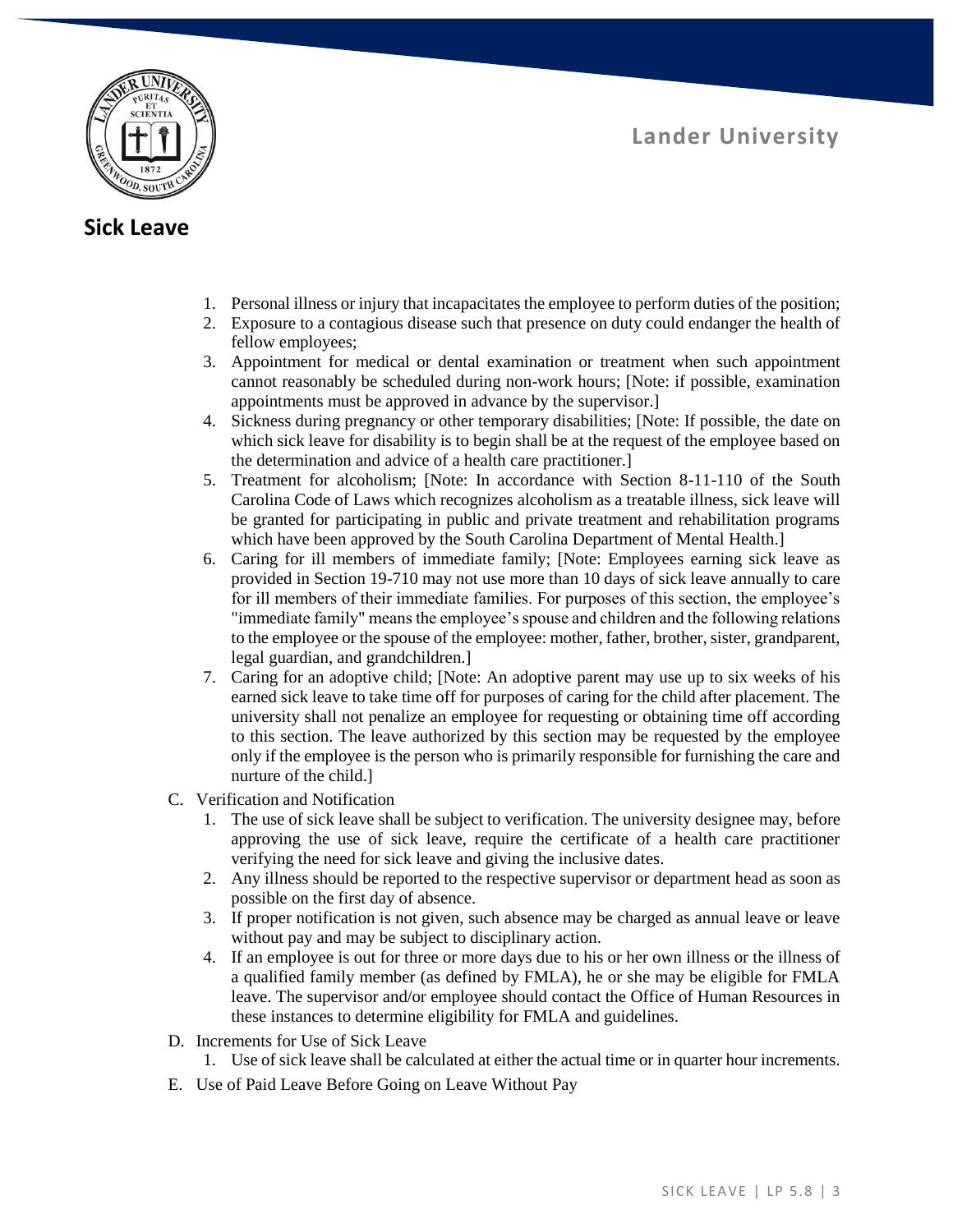

**Lander University**

#### **Sick Leave**

- 1. In qualifying sick leave situations, the employee shall use all sick leave before annual leave may be applied to the extent available and permitted.
- 2. If the employee has exhausted all sick leave and then all annual leave, leave without pay will be used to cover the absence.
- 3. The President, or designee, may grant an exception at the employee's request to use leave without pay in lieu of paid leave.
- F. Holiday During Sick Leave
	- 1. When a holiday is observed by the university while an employee uses sick leave, the day shall be considered a holiday, not a day of sick leave for the employee.

## **VI Extended Disability Leave**

- A. Under the Americans with Disabilities Act (ADA), the Americans with Disabilities Act Amendments Act (ADAAA), and other applicable law, certain extended impairments may be protected as disabilities and may require reasonable accommodation. In certain cases, the use of leave may be considered a reasonable accommodation. Determinations regarding reasonable accommodations should be made on a case-by-case basis as dictated by the circumstances.
- B. The agency shall require, prior to approval of leave as a reasonable accommodation, certification by the health care practitioner to a reasonable degree of medical certainty to include at a minimum:
	- 1. The date on which the disability commenced;
	- 2. The probable duration of the condition and a probable return date; and
	- 3. Appropriate medical facts within the knowledge of the health care practitioner regarding the condition and any work limitations.
- C. Dates set forth in the health care practitioner's certificate may be amended.
- D. The university may require additional documentation from the health care practitioner issuing the certificate or may secure additional medical opinions from other health care practitioners.
- E. If an employee's health care practitioner or the employee identifies a disability as long-term, the agency may suggest to the employee to contact the Public Employee Benefit Authority (PEBA) as soon as possible to evaluate eligibility for any appropriate benefits, such as insurance or retirement, if the employee believes it would be appropriate.

## **VII Transfer of Sick Leave**

- A. Between State Entities
	- An employee who transfers without a break in service from one state entity to another shall transfer his or her earned sick leave. Any transferred sick leave shall be adjusted to the scheduled workweek of the receiving agency. In the case of an employee transferring from an agency under whose system the employee has, prior to January 1, 1969, a maximum accumulation more than that currently authorized by the receiving agency, the total sick leave balance shall be transferred. If the employee subsequently reduces the amount of sick leave